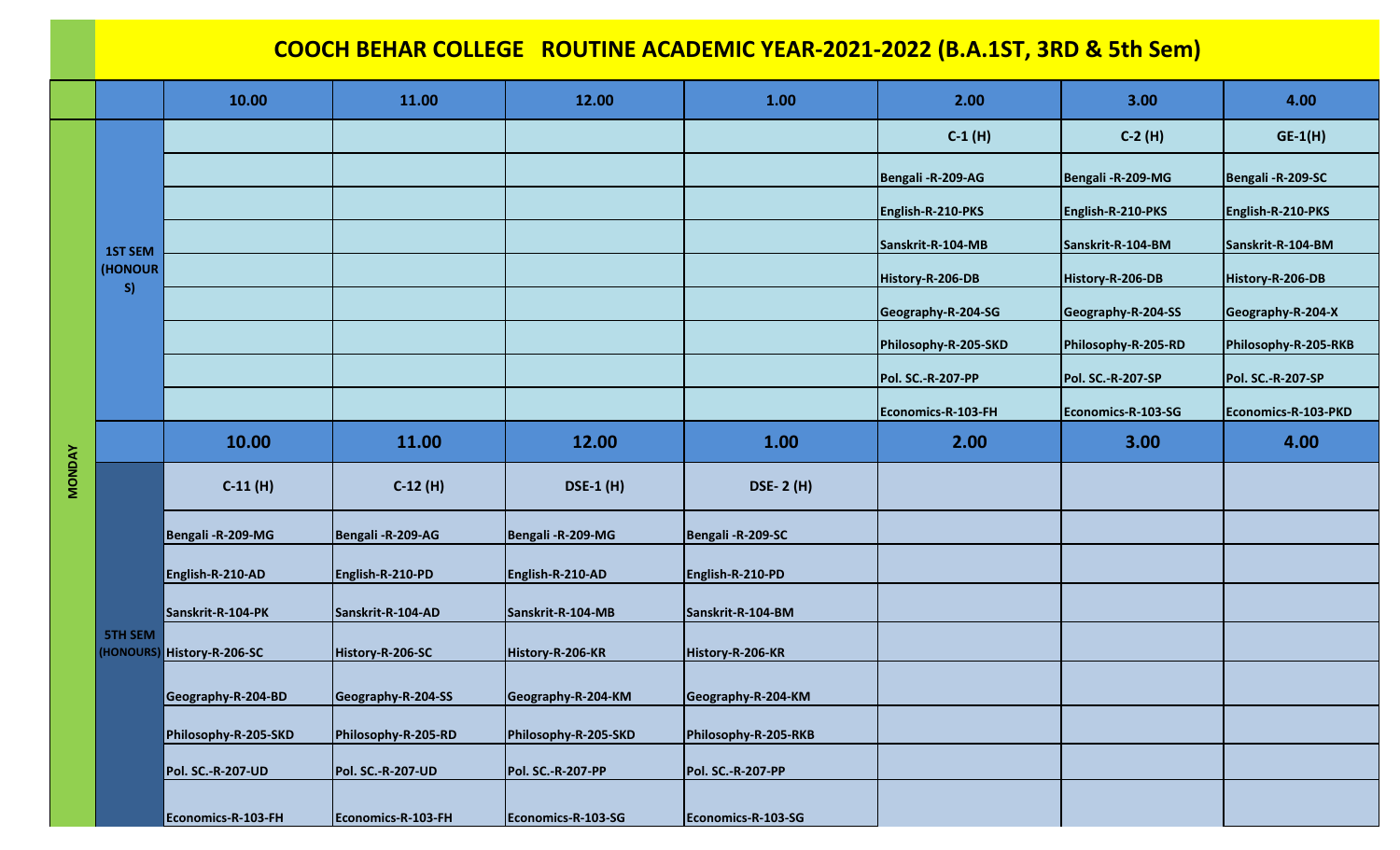|                  |                                        | 10.00                              | 11.00                    | 12.00                             | 1.00                       | 2.00                 | 3.00                                              | 4.00                          |
|------------------|----------------------------------------|------------------------------------|--------------------------|-----------------------------------|----------------------------|----------------------|---------------------------------------------------|-------------------------------|
|                  |                                        | GE-1 (H)                           | $C-1(H)$                 | $C-2(H)$                          | AECC(H) ENVS-R-115-DP      |                      |                                                   |                               |
|                  |                                        | Bengali-R-209-SC                   | Bengali - R-209-AG       | Bengali - R-209-MG                |                            |                      |                                                   |                               |
|                  |                                        | English-R-210-PD                   | English-R-210-AD         | English-R-210-PD                  |                            |                      |                                                   |                               |
|                  | <b>1ST SEM</b>                         | Sanskrit-R-104-AD                  | Sanskrit-R-104-MB        | Sanskrit-R-104-PK                 |                            |                      |                                                   |                               |
|                  | (HONOUR                                | History-R-206-DB                   | History-R-206-DB         | History-R-206-DB                  |                            |                      |                                                   |                               |
|                  | S)                                     | Geography-R-204-X                  | Geography-R-204-TKD      | Geography-R-204-KM                |                            |                      |                                                   |                               |
|                  |                                        | Philosophy-R-205-RKB               | Philosophy-R-205-SCB     | Philosophy-R-205-RKB              |                            |                      |                                                   |                               |
|                  |                                        | <b>Pol. SC.-R-207-UD</b>           | <b>Pol. SC.-R-207-UD</b> | <b>Pol. SC.-R-207-PP</b>          |                            |                      |                                                   |                               |
| TUES DAY         |                                        | Economics-R-103-SM                 | Economics-R-103-FH       | Economics-R-103-SG                |                            |                      |                                                   |                               |
|                  |                                        | 10.00                              | 11.00                    | 12.00                             | 1.00                       | 2.00                 | 3.00                                              | 4.00                          |
|                  |                                        |                                    |                          |                                   | $DSE-2(H)$                 | $C-11(H)$            | $C-12(H)$                                         | $DSE-1(H)$                    |
|                  |                                        |                                    |                          |                                   | Bengali-R-209-SC           | Bengali-R-209-JM     | Bengali - R-209-MG                                | Bengali-R-209-AG              |
|                  |                                        |                                    |                          |                                   | English-R-210-AD           | English-R-210-PKS    | English-R-210-PD                                  | English-R-210-PKS             |
| <b>WEDNESDAY</b> | <b>5TH SEM</b>                         |                                    |                          |                                   | Sanskrit-R-104-BM          | Sanskrit-R-104-MB    | Sanskrit-R-104-BM                                 | Sanskrit-R-104-ACR            |
|                  | (HONOUR                                |                                    |                          |                                   | History-R-206-JCR          | History-R-206-JCR    | History-R-206-KR                                  | History-R-206-KR              |
|                  | S)                                     |                                    |                          |                                   | Geography-R-204-KM         | Geography-R-204-PS   | Geography-R-204-TKD                               | Geography-R-204-TKD           |
|                  |                                        |                                    |                          |                                   | Philosophy-R-205-RR        | Philosophy-R-205-SKD | Philosophy-R-205-RD                               | Philosophy-R-205-RR           |
|                  |                                        |                                    |                          |                                   | Pol. SC.-R-207-SG          | Pol. SC.-R-207-SG    | <b>Pol. SC.-R-207-SP</b>                          | <b>Pol. SC.-R-207-SP</b>      |
|                  |                                        |                                    |                          |                                   | Economics-R-103-SM         | Economics-R-103-SM   | Economics-R-103-SM                                | Economics-R-103-SG            |
|                  |                                        | 10.00                              | 11.00                    | 12.00                             | 1.00                       | 2.00                 | 3.00                                              | 4.00                          |
|                  |                                        | $SEC-1(H)$                         | $C-5(H)$                 | $C-6(H)$                          | $GE-3(H)$                  | $C-7(H)$             | <b>SEC-1 (P)</b>                                  | LCC-3(P)-R-112/A              |
|                  | (HONOURS)<br>$\mathbf{a}$<br>(Program) | <b>Bengali-R-209-sc</b>            | <b>Bengali-R-209-sc</b>  | Bengali - R-209-AG                | Bengali-R-209-AG           | Bengali-R-209-JM     | Bengali-R-209-JM                                  | <b>BENGALI - R-209-AG</b>     |
|                  |                                        | English-R-210-SD                   | English-R-210-AD         | <b>English-R-210-SD</b>           | English-R-210-AD           | English-R-210-PKS    | English-R-210-AD                                  |                               |
|                  |                                        | Sanskrit-R-104-MB                  | Sanskrit-R-104-PK        | Sanskrit-R-104-AD                 | Sanskrit-R-104-BM          | Sanskrit-R-104-ACR   | Sanskrit-R-104-ACR                                | <b>TUTORIAL (H)-R-210-PKS</b> |
|                  |                                        | History-R-206-DB                   | History-R-206-DB         | History-R-206-JCR                 | History-R-206-JCR          | History-R-206-JCR    | History-R-206-SC                                  |                               |
|                  |                                        | Geography-R-204-PS                 | Geography-R-204-BD       | Geography-R-204-DP                | Geography-R-204-SG         | Geography-R-204-KM   | Geography-R-204-BD                                | $GE-3(H)$                     |
|                  |                                        | <b>3RD SEM Philosophy-R-205-RR</b> | Philosophy-R-205-RKB     | <b>Philosophy-R-205-SCB</b>       | Philosophy-R-205-RR        | Philosophy-R-205-RKB | Philosophy-R-205-SCB                              | <b>EDUCATION-R-114-DCD</b>    |
|                  |                                        | Pol. SC.-R-207-SP                  | Pol. SC.-R-207-SP        | Pol. SC.-R-207-UD                 | Pol. SC.-R-207-UD          | Pol. SC.-R-207-UD    | Pol. SC.-R-207-SG                                 |                               |
|                  |                                        | Economics-R-103-SM                 | Economics-R-103-FH       | <b>Economics-R-103-FH</b>         | Economics-R-103-FH         | Economics-R-103-SM   | Economics-R-103-FH                                |                               |
|                  |                                        |                                    | DSC(P)                   | DSC(P)                            | DSC(P)                     | DSC(P)               | Education-R-114-DCD                               |                               |
|                  |                                        |                                    | PHILOSOPHY-R-115-SKD     | GEOGRAPHY-R-202-PS                | <b>HISTORY-R-115-SC</b>    | BENGALI-R-112/A-AG   | <b>Physical Education</b><br>(8A.M.)-105 - BS+PRS |                               |
|                  |                                        |                                    |                          | <b>PHYSICAL EDUCATION (9A.M)-</b> |                            |                      |                                                   |                               |
|                  |                                        |                                    |                          | <b>R-105-BS</b>                   | <b>EDUCATION-R-114-DCD</b> | ENGLISH-R-113/A-SD   |                                                   |                               |
|                  |                                        |                                    |                          | <b>POLITICAL SCIENCE-R-114-SP</b> |                            | SANSKRIT-R-115-BM    |                                                   |                               |
|                  |                                        |                                    |                          | <b>ECONOMICS-R-104-SM</b>         |                            |                      |                                                   |                               |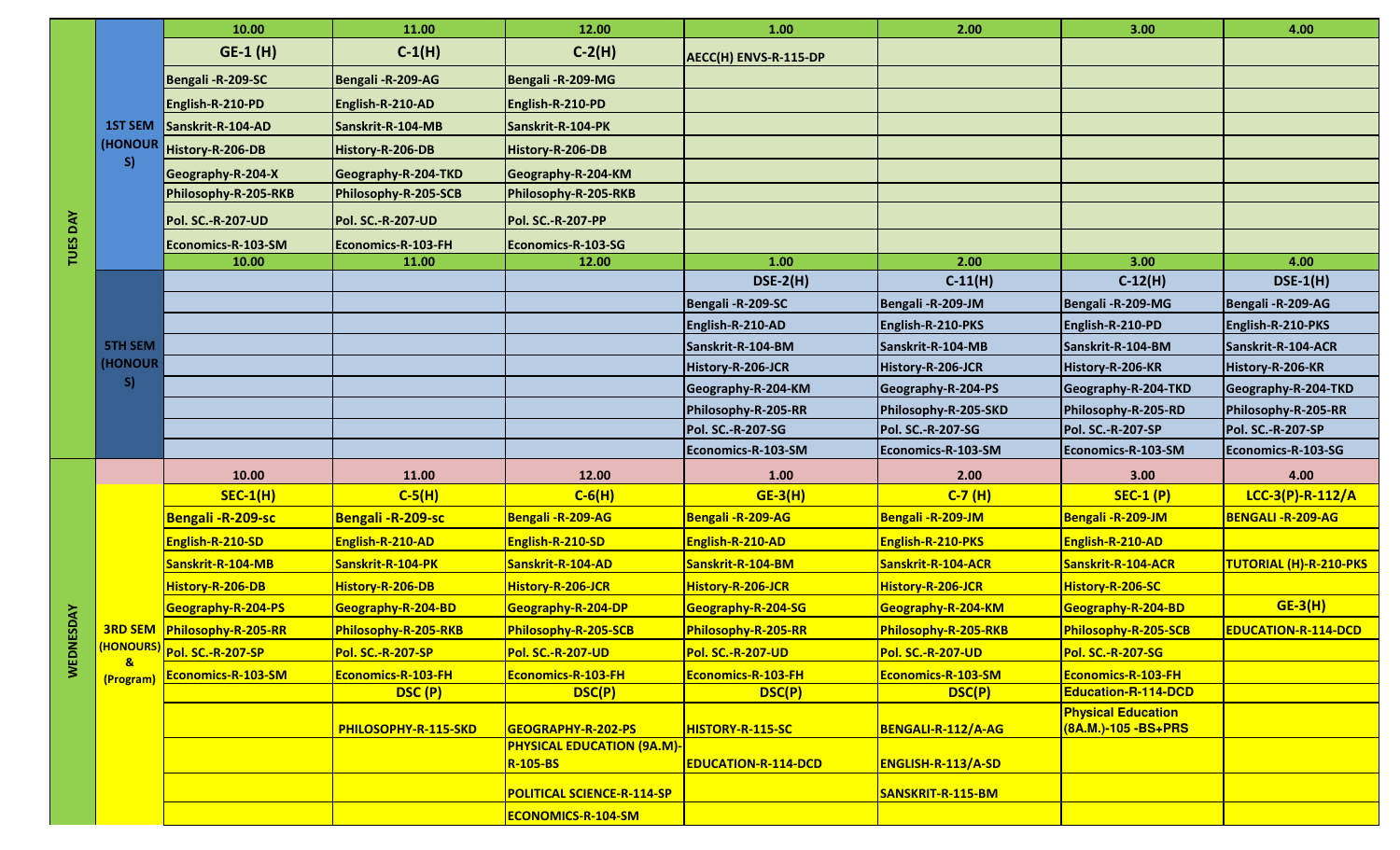| LCC-3 (PBENGALI)-R-115-SC<br>GE-3 (H)<br>DSC(P)<br>$C-5(H)$<br>$C-6(H)$<br>DSC(P)<br>$C-7(H)$<br>GEOGRAPHY-R-204-PB<br><b>BENGALI-R-209-MG</b><br>Bengali-R-209-SC<br>Bengali-R-209-JM<br>Bengali-R-209-JM<br>Bengali-R-209-AG<br><b>PHYSICAL EDUCATION</b><br>TUTORIAL (H)-R-210-PD<br>(9A.M.)-R-105-HP<br><b>ENGLISH-R-210-TI</b><br>English-R-210-SD<br>English-R-210-SD<br>English-R-210-TI<br>English-R-210-TI<br>Sanskrit-R-104-BM<br><b>POL.SC.-R-206-SG</b><br>SANSKRIT-R-206-PK<br>Sanskrit-R-104-ACR<br>Sanskrit-R-104-ACR<br>Sanskrit-R-104-BM<br>DSC(P)<br><b>ECONOMICS-R-104-SM</b><br>History-R-206-DB<br>History-R-206-DB<br>History-R-206-JCR<br>History-R-206-JCR<br><b>3RD SEM</b><br><b>THURS</b><br><b>PHYSICAL EDUCATION</b><br>(HONOURS)<br>(8A.M.)-R-105-HP+BB<br>Geography-R-204-BD<br>Geography-R-204-DP<br>Geography-R-204-SS<br>Geography-R-204-SG<br>$\mathbf{a}$<br>TUTORIAL (H)-R-210-PD<br>Philosophy-R-205-SKD<br>Philosophy-R-205-SCB<br>Philosophy-R-205-RR<br>Philosophy-R-205-RR<br>(Program)<br>Pol. SC.-R-207-SG<br>Pol. SC.-R-207-SG<br>Pol. SC.-R-207-PP<br>Pol. SC.-R-207-PP<br>Economics-R-103-FH<br>Economics-R-103-SM<br>Economics-R-103-SM<br>Economics-R-103-FH<br>DSC (P)<br>DSC(P)<br><b>EDUCATION-R-114-DCD</b><br>PHILOSOPHY-R-115-RD<br>HISTORY-R-115-JCR<br><b>EDUCATION-R-114-DCD</b><br>1.00<br>3.00<br>10.00<br>11.00<br>12.00<br>4.00<br>2.00<br>$LCC-1(P)$<br>DSC(P)<br>DSC(P)<br>DSC(P)<br>DSC(P)<br>GEOGRAPHY-R-204-PB<br>History-R-206-DB<br>BENGALI-R-209-JM<br>PHILOSOPHY-R-205-RKB<br><b>BENGALI - R-115-AG</b><br><b>IST SEM</b><br>PHYSICAL EDUCATION (9A.M)-EDUCATION-R-114<br><b>ENGLISH-R-210-TI</b><br>(Program)<br>R-105-BS<br>ECONOMICS-R-103-SG<br>SANSKRIT-R-206-ACR<br><b>POL. SC.-R-207-UD</b><br>PHYSICAL EDUCATION (8A.M)-R-<br>105-HP<br>$GE-1(P)$<br>DSE(P)<br>DSE(P)<br>DSE(P)<br>DSE(P)<br>$SEC-1(P)$<br>FR IDAY<br>GEOGRAPHY-R-202-PS<br>BENGALI-R-209-MG<br>Philosophy-R-205-RD<br>History-R-206-KR<br>Bengali-R-209-SC<br>Bengali - R-209-MG<br>PHYSICAL EDUCATION (8A.M.) English-R-210-SD<br><b>EDUCATION-R-114-DCD</b><br>English-R-210-SD<br>English-R-210-SD |  |                      | 10.00 | 11.00 | 12.00           | 1.00 | 2.00 | 3.00 | 4.00 |
|-------------------------------------------------------------------------------------------------------------------------------------------------------------------------------------------------------------------------------------------------------------------------------------------------------------------------------------------------------------------------------------------------------------------------------------------------------------------------------------------------------------------------------------------------------------------------------------------------------------------------------------------------------------------------------------------------------------------------------------------------------------------------------------------------------------------------------------------------------------------------------------------------------------------------------------------------------------------------------------------------------------------------------------------------------------------------------------------------------------------------------------------------------------------------------------------------------------------------------------------------------------------------------------------------------------------------------------------------------------------------------------------------------------------------------------------------------------------------------------------------------------------------------------------------------------------------------------------------------------------------------------------------------------------------------------------------------------------------------------------------------------------------------------------------------------------------------------------------------------------------------------------------------------------------------------------------------------------------------------------------------------------------------------------------------------------------------------------------------------------------------------------------------|--|----------------------|-------|-------|-----------------|------|------|------|------|
|                                                                                                                                                                                                                                                                                                                                                                                                                                                                                                                                                                                                                                                                                                                                                                                                                                                                                                                                                                                                                                                                                                                                                                                                                                                                                                                                                                                                                                                                                                                                                                                                                                                                                                                                                                                                                                                                                                                                                                                                                                                                                                                                                       |  |                      |       |       |                 |      |      |      |      |
|                                                                                                                                                                                                                                                                                                                                                                                                                                                                                                                                                                                                                                                                                                                                                                                                                                                                                                                                                                                                                                                                                                                                                                                                                                                                                                                                                                                                                                                                                                                                                                                                                                                                                                                                                                                                                                                                                                                                                                                                                                                                                                                                                       |  |                      |       |       |                 |      |      |      |      |
|                                                                                                                                                                                                                                                                                                                                                                                                                                                                                                                                                                                                                                                                                                                                                                                                                                                                                                                                                                                                                                                                                                                                                                                                                                                                                                                                                                                                                                                                                                                                                                                                                                                                                                                                                                                                                                                                                                                                                                                                                                                                                                                                                       |  |                      |       |       |                 |      |      |      |      |
|                                                                                                                                                                                                                                                                                                                                                                                                                                                                                                                                                                                                                                                                                                                                                                                                                                                                                                                                                                                                                                                                                                                                                                                                                                                                                                                                                                                                                                                                                                                                                                                                                                                                                                                                                                                                                                                                                                                                                                                                                                                                                                                                                       |  |                      |       |       |                 |      |      |      |      |
|                                                                                                                                                                                                                                                                                                                                                                                                                                                                                                                                                                                                                                                                                                                                                                                                                                                                                                                                                                                                                                                                                                                                                                                                                                                                                                                                                                                                                                                                                                                                                                                                                                                                                                                                                                                                                                                                                                                                                                                                                                                                                                                                                       |  |                      |       |       |                 |      |      |      |      |
|                                                                                                                                                                                                                                                                                                                                                                                                                                                                                                                                                                                                                                                                                                                                                                                                                                                                                                                                                                                                                                                                                                                                                                                                                                                                                                                                                                                                                                                                                                                                                                                                                                                                                                                                                                                                                                                                                                                                                                                                                                                                                                                                                       |  |                      |       |       |                 |      |      |      |      |
|                                                                                                                                                                                                                                                                                                                                                                                                                                                                                                                                                                                                                                                                                                                                                                                                                                                                                                                                                                                                                                                                                                                                                                                                                                                                                                                                                                                                                                                                                                                                                                                                                                                                                                                                                                                                                                                                                                                                                                                                                                                                                                                                                       |  |                      |       |       |                 |      |      |      |      |
|                                                                                                                                                                                                                                                                                                                                                                                                                                                                                                                                                                                                                                                                                                                                                                                                                                                                                                                                                                                                                                                                                                                                                                                                                                                                                                                                                                                                                                                                                                                                                                                                                                                                                                                                                                                                                                                                                                                                                                                                                                                                                                                                                       |  |                      |       |       |                 |      |      |      |      |
|                                                                                                                                                                                                                                                                                                                                                                                                                                                                                                                                                                                                                                                                                                                                                                                                                                                                                                                                                                                                                                                                                                                                                                                                                                                                                                                                                                                                                                                                                                                                                                                                                                                                                                                                                                                                                                                                                                                                                                                                                                                                                                                                                       |  |                      |       |       |                 |      |      |      |      |
|                                                                                                                                                                                                                                                                                                                                                                                                                                                                                                                                                                                                                                                                                                                                                                                                                                                                                                                                                                                                                                                                                                                                                                                                                                                                                                                                                                                                                                                                                                                                                                                                                                                                                                                                                                                                                                                                                                                                                                                                                                                                                                                                                       |  |                      |       |       |                 |      |      |      |      |
|                                                                                                                                                                                                                                                                                                                                                                                                                                                                                                                                                                                                                                                                                                                                                                                                                                                                                                                                                                                                                                                                                                                                                                                                                                                                                                                                                                                                                                                                                                                                                                                                                                                                                                                                                                                                                                                                                                                                                                                                                                                                                                                                                       |  |                      |       |       |                 |      |      |      |      |
|                                                                                                                                                                                                                                                                                                                                                                                                                                                                                                                                                                                                                                                                                                                                                                                                                                                                                                                                                                                                                                                                                                                                                                                                                                                                                                                                                                                                                                                                                                                                                                                                                                                                                                                                                                                                                                                                                                                                                                                                                                                                                                                                                       |  |                      |       |       |                 |      |      |      |      |
|                                                                                                                                                                                                                                                                                                                                                                                                                                                                                                                                                                                                                                                                                                                                                                                                                                                                                                                                                                                                                                                                                                                                                                                                                                                                                                                                                                                                                                                                                                                                                                                                                                                                                                                                                                                                                                                                                                                                                                                                                                                                                                                                                       |  |                      |       |       |                 |      |      |      |      |
|                                                                                                                                                                                                                                                                                                                                                                                                                                                                                                                                                                                                                                                                                                                                                                                                                                                                                                                                                                                                                                                                                                                                                                                                                                                                                                                                                                                                                                                                                                                                                                                                                                                                                                                                                                                                                                                                                                                                                                                                                                                                                                                                                       |  |                      |       |       |                 |      |      |      |      |
|                                                                                                                                                                                                                                                                                                                                                                                                                                                                                                                                                                                                                                                                                                                                                                                                                                                                                                                                                                                                                                                                                                                                                                                                                                                                                                                                                                                                                                                                                                                                                                                                                                                                                                                                                                                                                                                                                                                                                                                                                                                                                                                                                       |  |                      |       |       |                 |      |      |      |      |
|                                                                                                                                                                                                                                                                                                                                                                                                                                                                                                                                                                                                                                                                                                                                                                                                                                                                                                                                                                                                                                                                                                                                                                                                                                                                                                                                                                                                                                                                                                                                                                                                                                                                                                                                                                                                                                                                                                                                                                                                                                                                                                                                                       |  |                      |       |       |                 |      |      |      |      |
|                                                                                                                                                                                                                                                                                                                                                                                                                                                                                                                                                                                                                                                                                                                                                                                                                                                                                                                                                                                                                                                                                                                                                                                                                                                                                                                                                                                                                                                                                                                                                                                                                                                                                                                                                                                                                                                                                                                                                                                                                                                                                                                                                       |  |                      |       |       |                 |      |      |      |      |
|                                                                                                                                                                                                                                                                                                                                                                                                                                                                                                                                                                                                                                                                                                                                                                                                                                                                                                                                                                                                                                                                                                                                                                                                                                                                                                                                                                                                                                                                                                                                                                                                                                                                                                                                                                                                                                                                                                                                                                                                                                                                                                                                                       |  |                      |       |       |                 |      |      |      |      |
|                                                                                                                                                                                                                                                                                                                                                                                                                                                                                                                                                                                                                                                                                                                                                                                                                                                                                                                                                                                                                                                                                                                                                                                                                                                                                                                                                                                                                                                                                                                                                                                                                                                                                                                                                                                                                                                                                                                                                                                                                                                                                                                                                       |  |                      |       |       |                 |      |      |      |      |
|                                                                                                                                                                                                                                                                                                                                                                                                                                                                                                                                                                                                                                                                                                                                                                                                                                                                                                                                                                                                                                                                                                                                                                                                                                                                                                                                                                                                                                                                                                                                                                                                                                                                                                                                                                                                                                                                                                                                                                                                                                                                                                                                                       |  |                      |       |       |                 |      |      |      |      |
|                                                                                                                                                                                                                                                                                                                                                                                                                                                                                                                                                                                                                                                                                                                                                                                                                                                                                                                                                                                                                                                                                                                                                                                                                                                                                                                                                                                                                                                                                                                                                                                                                                                                                                                                                                                                                                                                                                                                                                                                                                                                                                                                                       |  | 5th Sem<br>(Program) |       |       |                 |      |      |      |      |
|                                                                                                                                                                                                                                                                                                                                                                                                                                                                                                                                                                                                                                                                                                                                                                                                                                                                                                                                                                                                                                                                                                                                                                                                                                                                                                                                                                                                                                                                                                                                                                                                                                                                                                                                                                                                                                                                                                                                                                                                                                                                                                                                                       |  |                      |       |       |                 |      |      |      |      |
|                                                                                                                                                                                                                                                                                                                                                                                                                                                                                                                                                                                                                                                                                                                                                                                                                                                                                                                                                                                                                                                                                                                                                                                                                                                                                                                                                                                                                                                                                                                                                                                                                                                                                                                                                                                                                                                                                                                                                                                                                                                                                                                                                       |  |                      |       |       | <b>R-105-BS</b> |      |      |      |      |
| ECONOMICS-R-104-SM<br>SANSKRIT-R-104-BM<br>Sanskrit-R-104-MB<br>Sanskrit-R-104-AD                                                                                                                                                                                                                                                                                                                                                                                                                                                                                                                                                                                                                                                                                                                                                                                                                                                                                                                                                                                                                                                                                                                                                                                                                                                                                                                                                                                                                                                                                                                                                                                                                                                                                                                                                                                                                                                                                                                                                                                                                                                                     |  |                      |       |       |                 |      |      |      |      |
| <b>PHYSICAL EDUCATION (9A.M)-R-</b>                                                                                                                                                                                                                                                                                                                                                                                                                                                                                                                                                                                                                                                                                                                                                                                                                                                                                                                                                                                                                                                                                                                                                                                                                                                                                                                                                                                                                                                                                                                                                                                                                                                                                                                                                                                                                                                                                                                                                                                                                                                                                                                   |  |                      |       |       |                 |      |      |      |      |
| History-R-206-JCR<br>History-R-206-JCR<br><b>Pol. SC.-R-206-SP</b><br>105-HP                                                                                                                                                                                                                                                                                                                                                                                                                                                                                                                                                                                                                                                                                                                                                                                                                                                                                                                                                                                                                                                                                                                                                                                                                                                                                                                                                                                                                                                                                                                                                                                                                                                                                                                                                                                                                                                                                                                                                                                                                                                                          |  |                      |       |       |                 |      |      |      |      |
| Geography-R-204-X<br>Geography-R-204-DP                                                                                                                                                                                                                                                                                                                                                                                                                                                                                                                                                                                                                                                                                                                                                                                                                                                                                                                                                                                                                                                                                                                                                                                                                                                                                                                                                                                                                                                                                                                                                                                                                                                                                                                                                                                                                                                                                                                                                                                                                                                                                                               |  |                      |       |       |                 |      |      |      |      |
| Philosophy-R-205-SCB<br>Philosophy-R-205-RR                                                                                                                                                                                                                                                                                                                                                                                                                                                                                                                                                                                                                                                                                                                                                                                                                                                                                                                                                                                                                                                                                                                                                                                                                                                                                                                                                                                                                                                                                                                                                                                                                                                                                                                                                                                                                                                                                                                                                                                                                                                                                                           |  |                      |       |       |                 |      |      |      |      |
| Pol. SC.-R-207-SG<br>Pol. SC.-R-207-PP                                                                                                                                                                                                                                                                                                                                                                                                                                                                                                                                                                                                                                                                                                                                                                                                                                                                                                                                                                                                                                                                                                                                                                                                                                                                                                                                                                                                                                                                                                                                                                                                                                                                                                                                                                                                                                                                                                                                                                                                                                                                                                                |  |                      |       |       |                 |      |      |      |      |
| Economics-R-103-SM<br>Economics-R-103-SM                                                                                                                                                                                                                                                                                                                                                                                                                                                                                                                                                                                                                                                                                                                                                                                                                                                                                                                                                                                                                                                                                                                                                                                                                                                                                                                                                                                                                                                                                                                                                                                                                                                                                                                                                                                                                                                                                                                                                                                                                                                                                                              |  |                      |       |       |                 |      |      |      |      |
| Education-R-114-DCD<br>Education-R-114-DCD                                                                                                                                                                                                                                                                                                                                                                                                                                                                                                                                                                                                                                                                                                                                                                                                                                                                                                                                                                                                                                                                                                                                                                                                                                                                                                                                                                                                                                                                                                                                                                                                                                                                                                                                                                                                                                                                                                                                                                                                                                                                                                            |  |                      |       |       |                 |      |      |      |      |